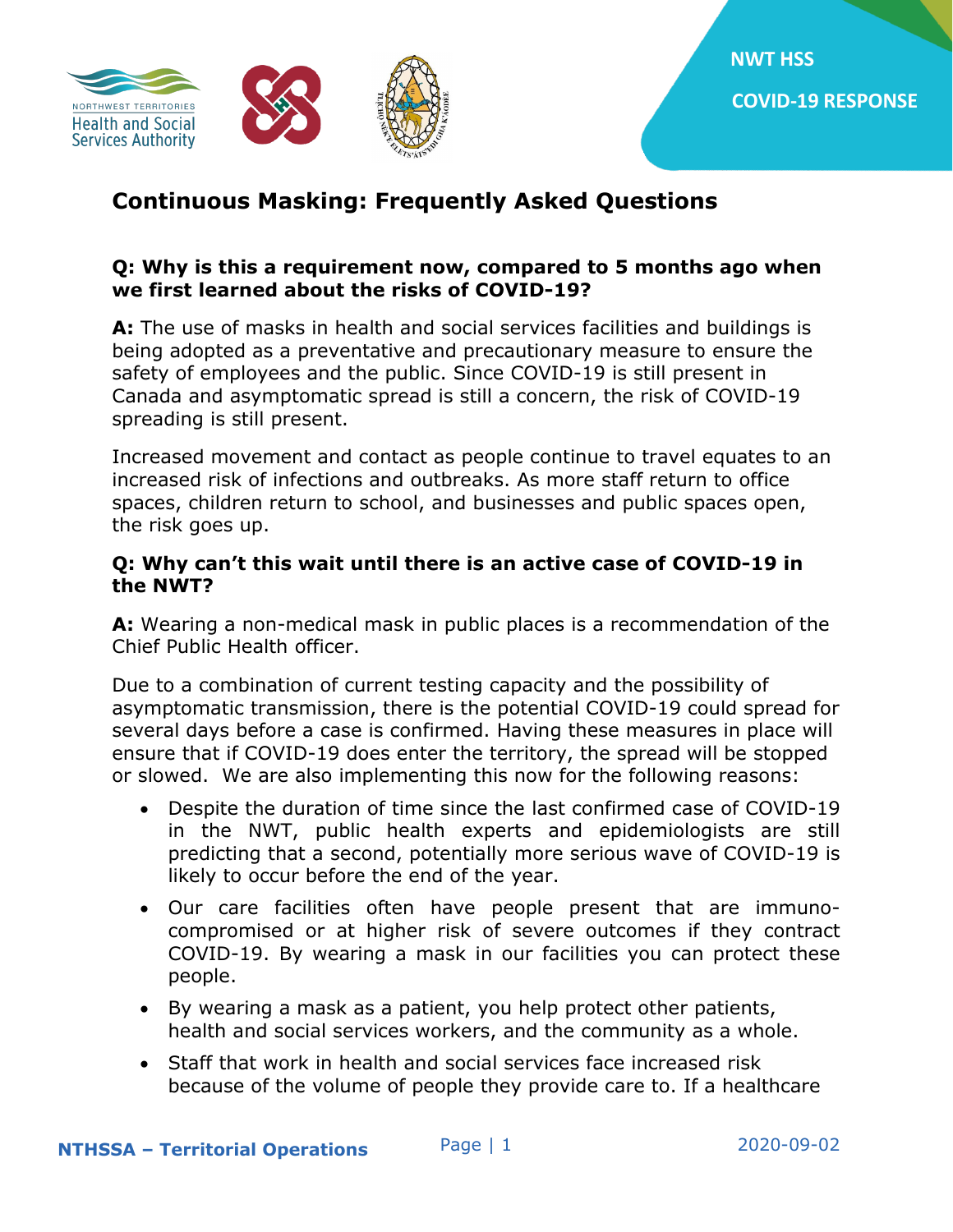

worker contracts COVID-19 or becomes sick, that impacts their ability to work and for patients and clients to receive care and services.

## **Q: If I have an appointment, will I be required to bring my own mask?**

**A:** If you have an appointment or meeting at one of our facilities or offices (including long term care homes or long term care facilities), please bring your own mask. We encourage individuals to bring their own mask as our supplies are limited; however, if you do not have your own mask, our staff can provide you with a non-medical mask.

Individuals with respiratory issues may be given a medical-grade mask, to ensure increased protection when they are visiting our facilities.

# **Q: Do Health and Social Services staff also have to wear masks?**

**A:** Yes. If an employee works within 2 meters of the public, they are required to wear a mask; the mask will either be a cloth/non-medical mask, or a medical mask. Which type of mask they will be wearing has been decided based on an occupational health and safety assessment that was completed in each of our offices and workspaces. The risk assessments looked at things like:

- What type of service the employee provides,
- How close of proximity the employee will be to other employees or the public,
- If the employee will be spending extended periods of time in close contact with others, and
- Whether or not it is possible for the employee to physically distance themselves or use a physical barrier as a precaution.

These new masking requirements will be in place in all of our facilities and offices by mid-September, some facilities may be implementing this for staff as early as August 31, 2020.

## **Q: What if I am unable to wear a mask for a medical reason? Do I need a medical note to prove that I'm unfit to wear a mask?**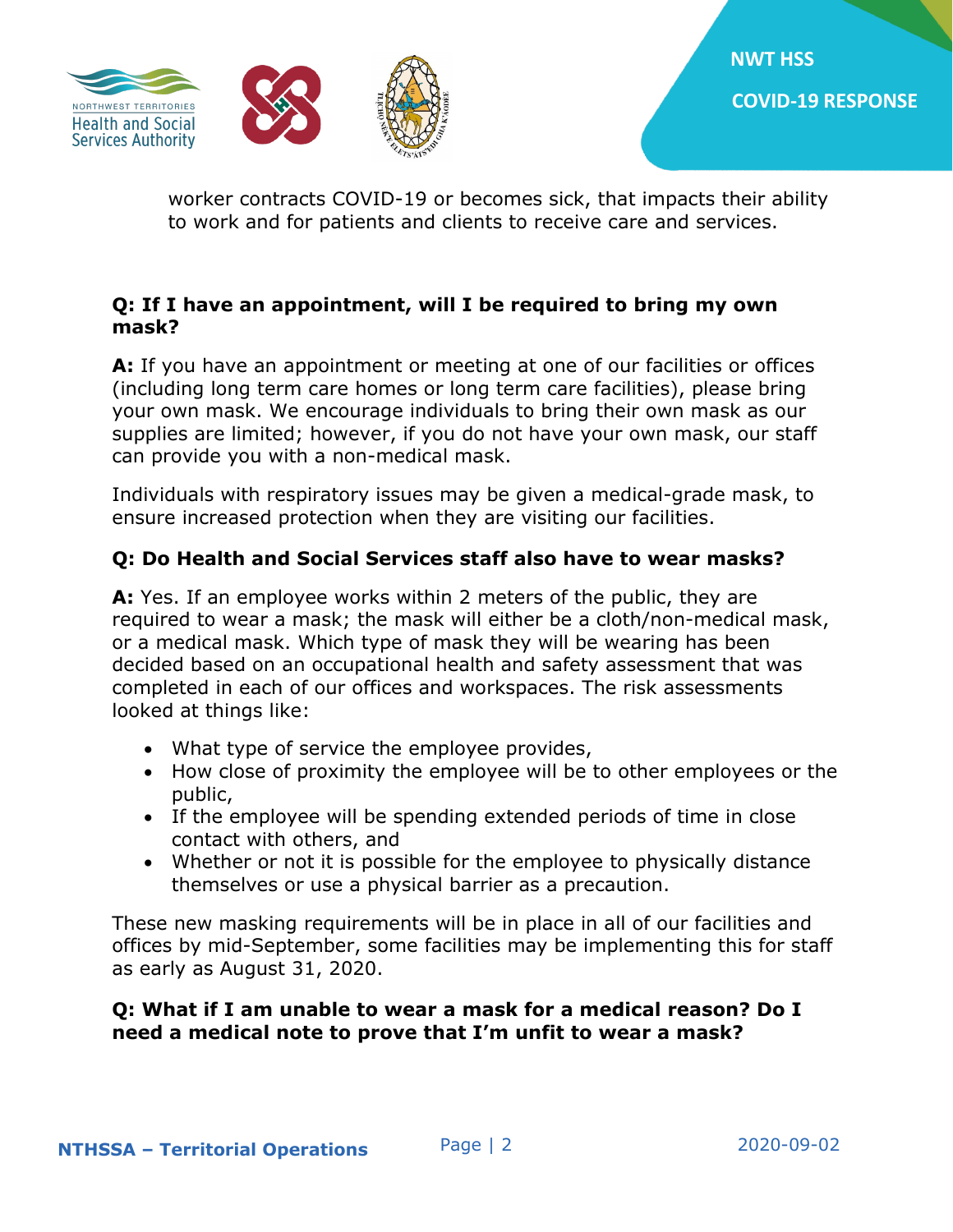

**A:** While medical reasons which might prevent someone from wearing a mask safely are rare, you will not be required to wear a mask if you have medical reasons that makes it unsafe for you to wear a mask.

Children under 2 years old will not be required to wear a mask, nor will persons with dementia, developmental or cognitive delays, severe psychiatric condition, severe skin conditions, or anyone who is physically unable to put on or take off a mask.

You do not need a medical note to prove that you are not fit to wear a mask.

## **Q: Will I be denied service if I decline to wear a mask or do not have a mask?**

**A:** We will not refuse to provide you service if you do not have a mask on, we are asking you to wear one to protect our staff and our communities. Wearing a mask is a very reasonable and easy way to protect both yourself and others, and is in alignment with the recommendations by the NWT's Chief Public Health Officer, Health Canada, and the World Health Organization.

If you have a mask, please bring your own. If you do not have your own mask, our staff can provide you with a non-medical mask at the entrance of our facility. You will not be required to wear a mask if you have medical reasons that make it unsafe for you to wear a mask.

#### **Q: Is it proven that wearing a cloth mask can decrease the spread of COVID-19? If so, why are you only requiring this now?**

**A:** According to the [Public Health Agency of Canada states](https://www.canada.ca/en/public-health/services/diseases/2019-novel-coronavirus-infection/prevention-risks/about-non-medical-masks-face-coverings.html) there is evidence that transmission of the virus can happen from infected people before they develop symptoms (pre-symptomatic transmission) or from infected people that never develop symptoms (asymptomatic transmission). Evidence shows that:

- Wearing a non-medical mask or facial covering can be effective in protecting others around you, and
- Wearing a non-medical mask can prevent your respiratory droplets from contaminating others or landing on surfaces

The World Health Organization also supports the use of fabric or non-medical masks, for source control, meaning it is effective in protecting those around